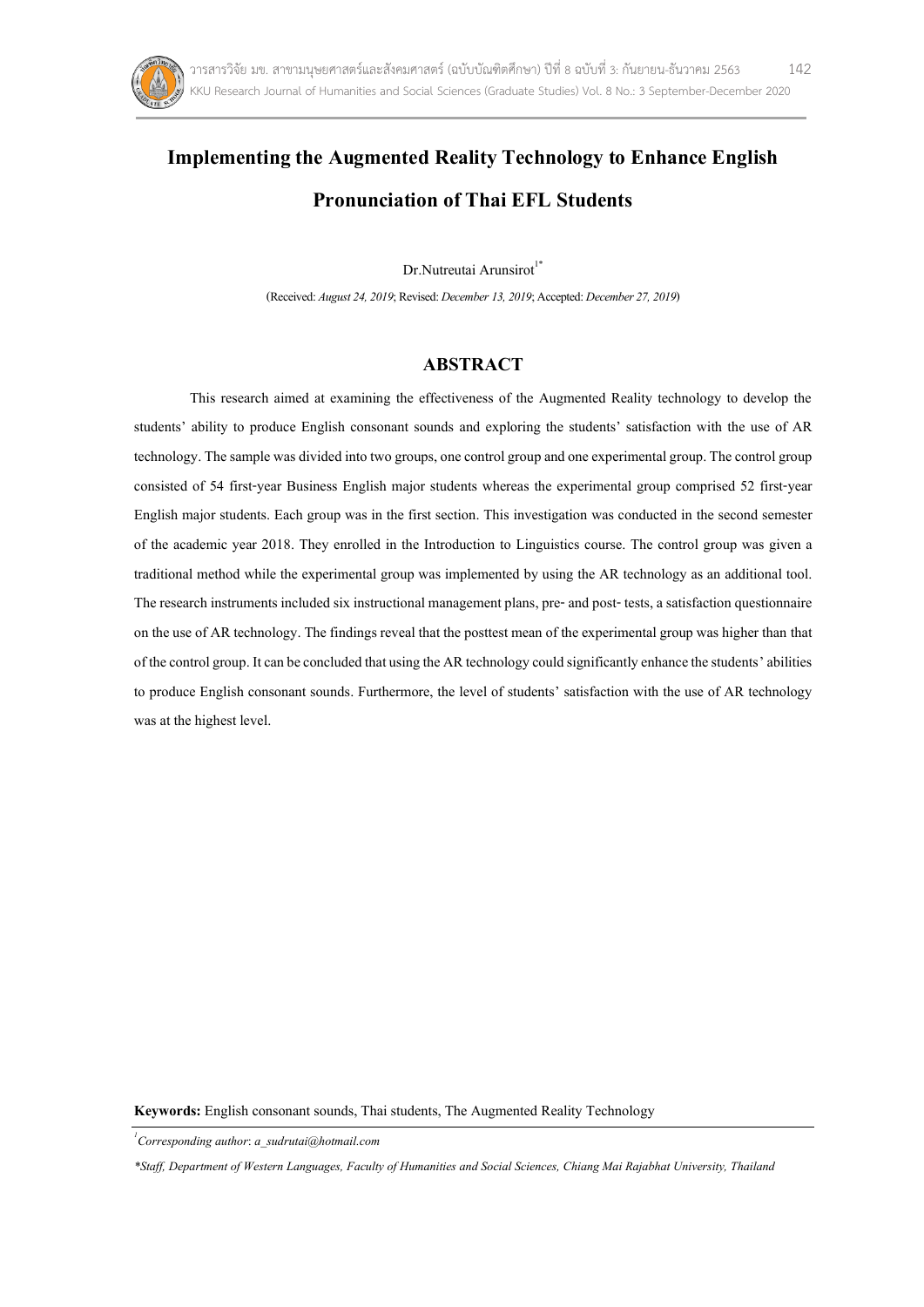

# **Introduction**

As English is regarded as 'an international language', it plays a crucial role in various domains of communication all over the world. In the past, English was used as only a pivotal medium of international communication in Thailand. However, within a decade of changes, it has become an essential part of people's daily life nowadays. The social, political and economic changes, particularly the globalization, the advent of the ASEAN Economic Community (AEC) and the development of technology have greatly influenced Thai society and traditional ways of Thai people. In order to survive, they need to renew themselves to keeping up with the rapid pace of changes. As a result, English language skills are in very high demand in today's situations.

Regarding the four skills in English language learning, pronunciation is a major concern in learning English [1]. As knowing grammar and vocabulary will enable the student to construct the sentences, they need to pronounce such of those correctly in order to avoid a communication breakdown. According to Poursohein [2], learners with good English pronunciation are likely to be understood even if they make errors in other areas, whereas learners with bad pronunciation will not be understood, even if their grammar is perfect.

Even though Thai students start to learn English from an early age, they still have a low level of English proficiency, especially in pronunciation skill [3]. Due to the aforementioned failure, several factors are summarized to reflect the root causes of limitation in Thailand. Firstly, there are a number of phonological differences between English and Thai languages which are indicated as the sources of the English pronunciation problems [4]. Secondly, pronunciation issue is of less concern in teaching English as a foreign language in Thailand [5]. As a result, the problem was still remained. Thirdly, since English in Thailand is the foreign language, Thai students have rare opportunities to expose towards English. They receive less opportunity and encouragement to practice speaking English in their daily life so that they lack English environment for interaction [6]. Next, most English textbooks used in Thailand are commercial books which aim to reach a wide target audience as many as possible [7]. Thus, their contents go far beyond the needs of Thai learners, which lead to a mismatch of Thai pronunciation problems and their solutions. Lastly, English teachers are recognized as one of the crucial driving forces propelling English language teaching [8].

Regarding to the main causes of the failure mentioned above, pronunciation has become the chronic problem in Thai society. Several prior studies have attempted to implement appropriate materials and different approaches to tackle this kind of problems [9-13]. However, nine English non-existent sounds are still the problematic sounds in learning English in Thailand.

As technology plays a vital role in education setting today, it can be seen as a tool and a catalyst to improve and facilitate the learning process. According to the Thai government's goal to establish Thailand as a smart nation, implementing the new technology in the educational landscape provides a more effective and efficient way of reaching out Thai students and getting time more engaged[14-18]. The Augmented Realitytechnology (hereafter, AR) is defined as a visualization method which layers digital information to a real world environment through a camera, creating a mixed reality, with the intent of supplementing useful information [19]. As AR is known as an alternative and effective way of learning, it has received a lot of attention in education [20- 27]. Following Rizov and Rizova's work [28], AR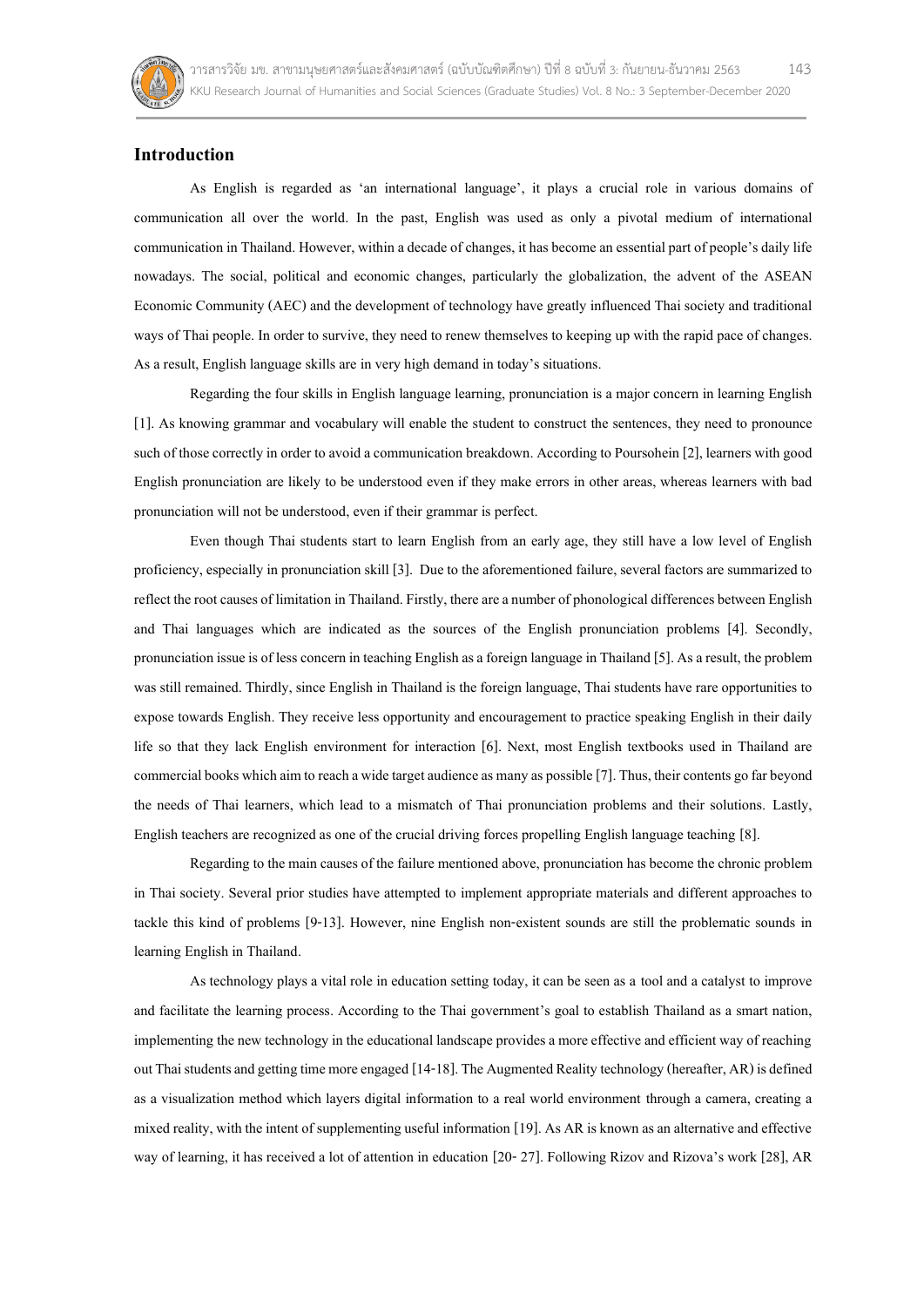

can be applied in the education process. With its use, the teachers can grab the students' attention and facilitates the learning by making the education process more interesting and interactive.

After having been as English teacher at Chiang Mai Rajabhat University for almost eight years, the students have encountered the endless difficulties on their mission to develop their pronunciation skills as a key to gaining full communicative competence. Since the mission of CMRU is to serve local communities consisting of those from culturally and linguistically diverse backgrounds, almost half of students are hill-tribe ethnic students. Figure 1 shows the number of ethnic groups found at Chiang Mai Rajabhat University.



**Figure 1** The number of ethnic groups found at Chiang Mai Rajabhat University

Within the diverse language backgrounds in CMRU classroom context, English is considered a third language alongside their mother tongues and the standard Thai language with major variances in historical backgrounds, sociological and cultural practices, as well as norms and languages, in particular. As a result, they are confronted with many such obstacles while studying English pronunciation. From the observation in Introduction to Linguistics course, the students seem to have the difficulties with English consonant sounds in production including /v/, //, //, /z/, //,  $\sqrt{G}$ , /t $\bullet$ /, /d $\overline{G}$ /, and /g/. This is because English has more consonant sounds than Thai [29].

With the ethnic diversity, each classroom contains more than five ethnic groups. Although Thai students are the majority in the class, most of them speak Northern Thai or Kam Muaung dialect with differentphonological system from that of the standard Thai. Comparing the phonological systems between their mother tongues and English, each group faces the pronunciation difficulties in different sets of phonemes. Furthermore, due to the shortage of foreign teachers at CMRU, Thai teachers are assigned to conduct this course, instead. So, the students haven't hada chance to learn English from the native role models, which lead them to have the difficulties in acquiring the native accent. During the phonetic session, the students have to take the oral test on how to pronounce English consonant sounds with their Thai teacher. The problem was revealed that Thai teachers, non-native speakers, judged the students' pronunciation based on subjective evaluation criteria which leads to insufficient feedbacks to show why and how the students'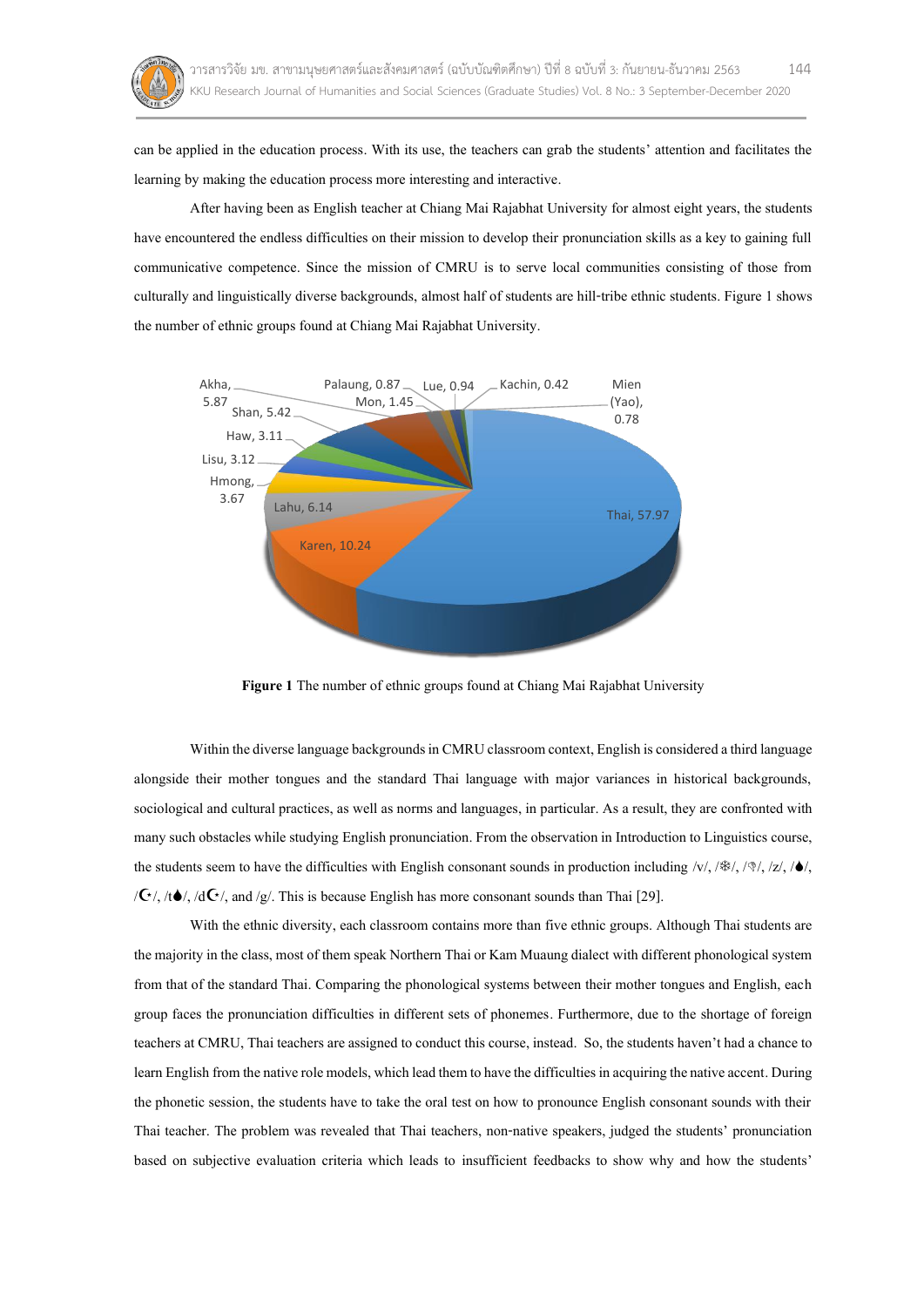

pronunciation was incorrect. As a result, they could not differentiate and pronounce those sounds correctly. Additionally, as the teacher-centered practice is deeply rooted in the Thai society, the students are bored by the lessons. At CMRU, eventhough the teachers have tried very hard to shift from teacher-centered to learner-centered approaches, they still have dominant, and active roles in class. This makes the students much more inactive, and this is when boredom can begin.

Since Thailand focuses on integrating technology in foreign language learning as one of the national goals in the Basic Education curriculum, this study attempted to apply the AR technology in order to find out whether or not this approach would be a key to unlock the problems on track, which would help in finding appropriate solutions for English pronunciation teaching in a Thai context. To conduct the experiment with controlling for the outside variables, therefore, two groups of the students were selected to be a control group and an experimental group in this study.

## **Objectives of the Study**

The purposes of this study were:

1. To examine the effectiveness of the AR technology to develop the students' ability to produce English consonant sounds

2. To explore the students' satisfaction with the use of AR technology.

# **Research Methodology**

The methodology of the research procedure included six major sections as follows:

#### **1. Participants of the study**

The population in this study were 207 students who enrolled in a core course entitled 'Introduction to Linguistics (ENG 1101) in the second semester of the academic year 2018. This course has four sections: 2 sections for 105 Business English major students and 2 sections for 102 English major students. The sample was divided into two groups: one control group and one experimental group. The control group consisted of 54 first-year Business English major students whereas the experimental group consisted of 52 first-year English major students by using the simple random sampling. Each group was in the first section.

## **2. Research Design**

The research design was a quasi-experimental research which was based on a pretest-posttest control group design that included a control group and an experimental group. Before participating in the course, both groups were required to take a pre-test which aimed to confirm that the two groups of the students had the same level of English pronunciation ability in producing English consonant sounds. Subsequently, the control group was provided a traditional learning using Introduction to Linguistics course book and supplementary materials. However, the AR technology was implemented with the experimental group at the classroom level. At the end of the course, a posttest was administered for both groups in order to compare students' ability to produce English consonant sounds. The pre-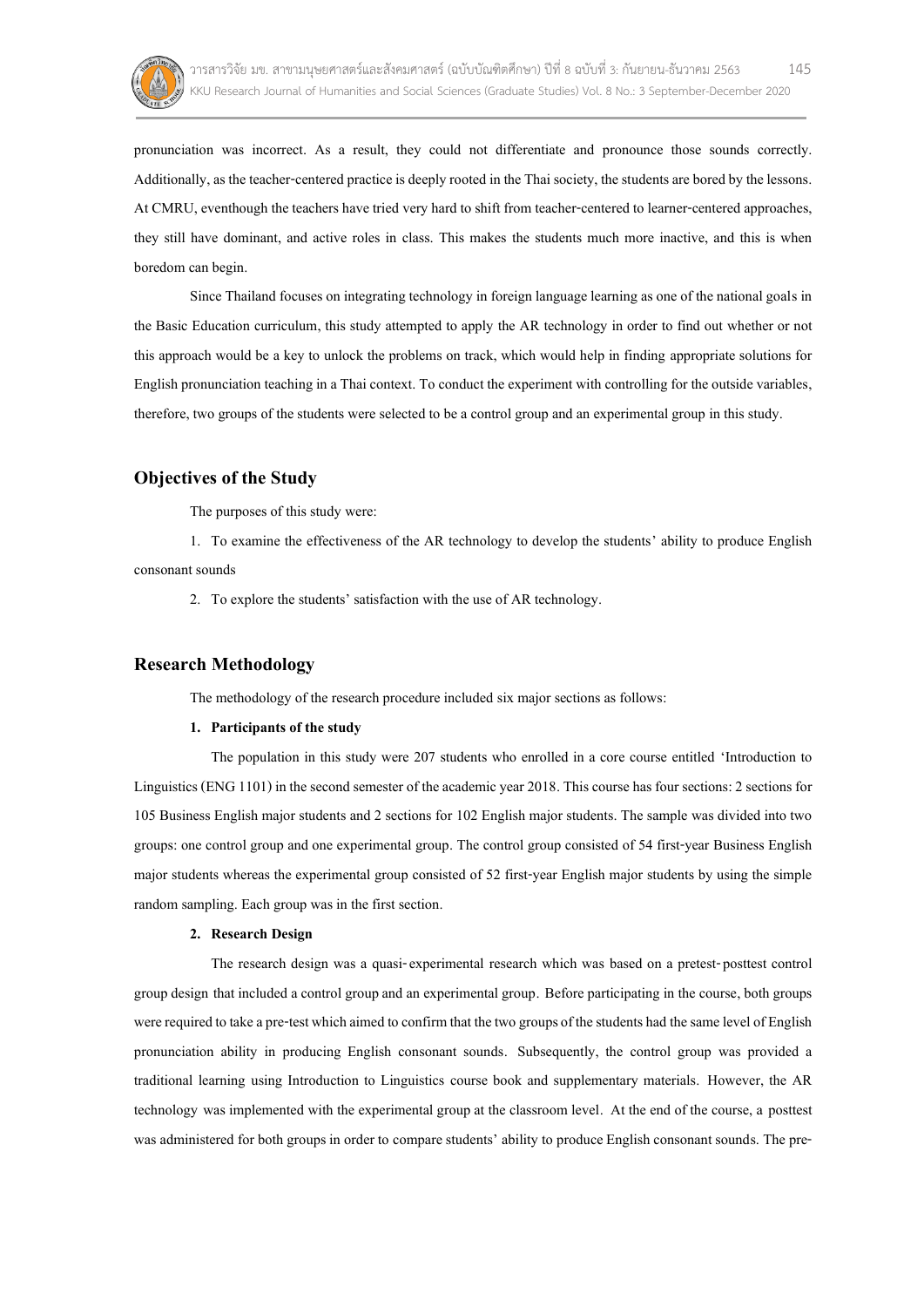

and post- tests were identical for both groups. Moreover, the experimental group was asked to fill in online questionnaires, which included questions for evaluating the students' satisfaction towards the use of AR technology. In order to gain an insight into the foundation of this study, the research framework is presented in Figure 2.



**Figure 2** The research framework of the current study

## **3. Type of Data**

The data collected in this research used only a quantitative type. The details are as follows:

| <b>Independent Variables:</b> | Classroom with the traditional learning               |
|-------------------------------|-------------------------------------------------------|
|                               | Classroom with the AR technology                      |
| <b>Dependent Variables:</b>   | Students' ability to produce English consonant sounds |
|                               | Students' satisfaction with the AR technology         |

## **4. Duration of the Study**

The classroom research took place in November 2018, totaling four weeks of classroom sessions. Each week last three hours with a total of 12 hours.

#### **5. Research Instruments**

The research instruments were categorized into three types:

5.1 Six instructional management plans which were implemented by using the AR technology as

follows:

| Unit 1 | Introduction                           | 1 hour  |
|--------|----------------------------------------|---------|
| Unit 2 | Articulatory phonetics                 | 2 hours |
| Unit 3 | The vocal tract                        | 2 hours |
| Unit 4 | The articulation of English consonants | 2 hours |
| Unit 5 | Problem Sounds in English              | 2 hours |
| Unit 6 | Problem Sounds in English (continued)  | 3 hours |

5.2 The pre- and post- tests measuring the students' ability to produce English consonant sounds.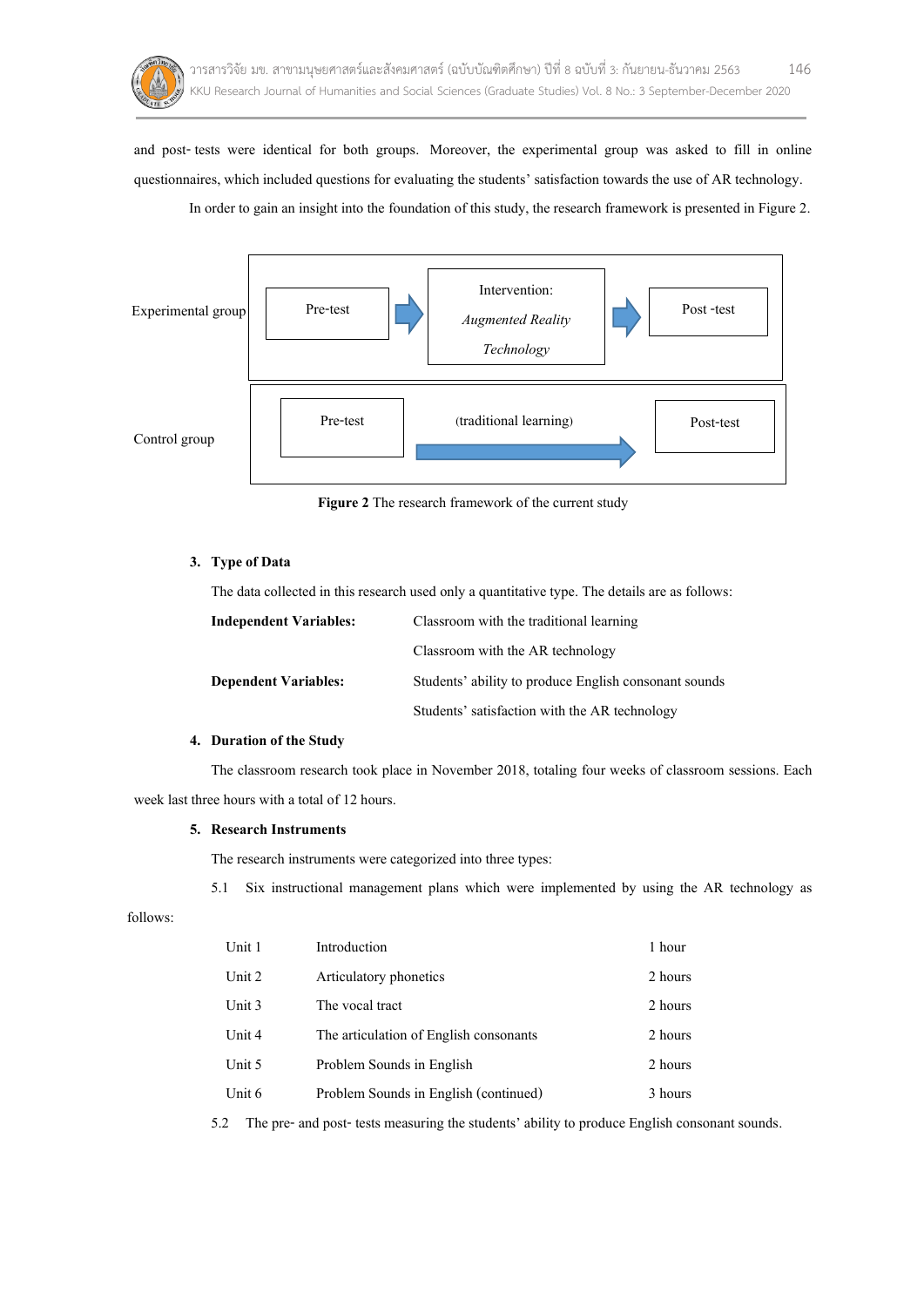

The  $pre -$  and  $post -$  tests were the oral examination. A list of 30 words was designed from nine problematic English consonant sounds appearing both in either the initial or final positions and both two positions in words including /v/, //, //, /z/, //, //, /t/, /d/, and /g/ and that were suggested by the prior studies.

5.3 The questionnaire measuring the satisfaction of the students with the use of AR technology.

This questionnaire is close-end question type which is divided into 2 parts. The first part deals with the background information of the respondents The second part explores the level of students'satisfaction on the use of AR technology. The questionnaire was designed by using 5–level scale which corresponds from least to most levels of the students' satisfaction.

#### **6. Data collection and analysis**

In order to compare the students' ability to produce English consonant sounds in the Introduction to Linguistics course, the AR technology was incorporatedas aninstructional tool for the experimental group. As Sumadio & Rambli [30] mentioned, the AR tools used in education contribute to the activation of motivation, introduce new opportunities, provide more enjoyable learning atmosphere and increase the interaction among learners, making the learning process more active, effective and meaningful. In this study, Phonic Tricksters, HP Reveal, and Zappar were designed to create an appropriate language learning environment via the AR technology. Texts, photos, audio, animations, videos and three dimensional models which were interesting and appropriate for students' level were embedded into makers through the AR technology. Different applications used in the present study provide the students to experience a new way of teaching which combines the real-world environment with the virtual reality. Phonic Tricksters application in AR technology was designed to practice English consonant sounds. The students use their camera to catch the Tricksters flying around them by pronouncing the letter with a correct sound. It makes the students' learning process very natural and fun. Additionally, HP Reveal, and Zappar applications which enable 3D models visualization into AR technology wereused to present the lessons through animations, pronunciationsand videos. They seem to be the instructional aids in teaching pronunciation which visualize the step-by-step procedures to produce English consonant sounds. They are regarded as gap-fillings to promote a greater depth of understanding in the students' pronunciation concept.Figure 3 illustrates the examples of AR applications used for the experimental group.



**Figure 3** The examples of AR applications used for the experimental group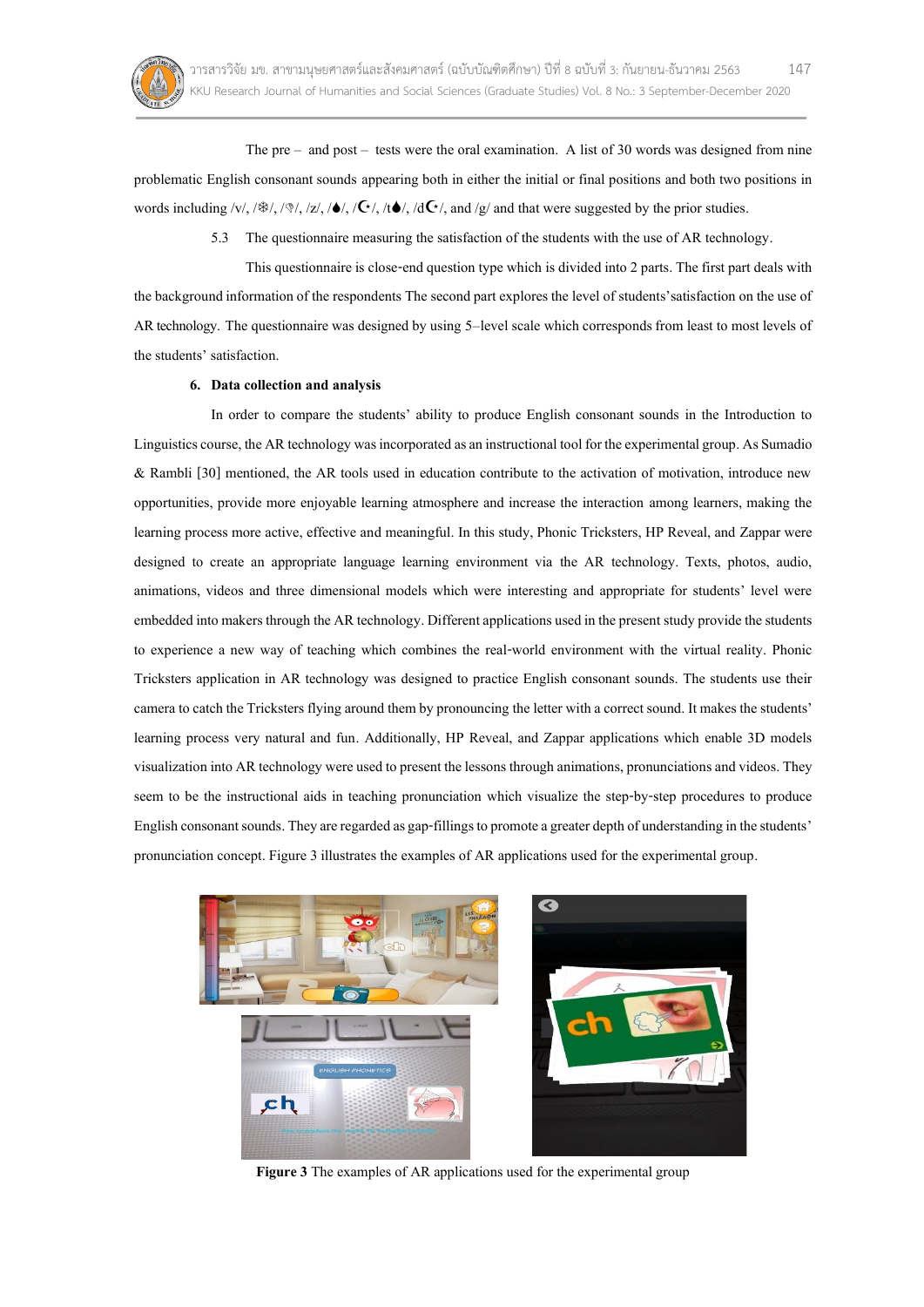

Regarding to the control group, the students were introduced through a traditional learning method. They were provided an ordinary teaching style with the course book and supplementary materials. The textbook used in this study was a compilation from various sources. The pre- and post- tests containing 30 English words English were administered to both groups. It took approximately ten minutes and was worth 30 marks for each student. The application named 'Speech Recognition' was used as a tool to evaluate the students' abilities to produce English consonant sound in order to avoid the teacher's subjectivity. If the student could pronounce each word correctly, he/she would get one point. However, the student who pronounces the word incorrectly would get no point. After that, the experimental group was asked to answer the questionnaire to rate their satisfaction on the AR technology. Then, the scores from the pre- and post- tests of both groups were calculated to find the difference by using T-test. Moreover, the data elicited from the questionnaires was analyzed in terms of standard deviation and mean.

# **Findings**

The data from the pre- and post- tests of production between the control and experimental groups is shown in Table 1.

**Table 1** Comparison of the data from the pre-tests of production between the control and experimental groups

| Group              | N  | of pretest | S.D.  |      | Sig. |
|--------------------|----|------------|-------|------|------|
| Control group      | 54 | 7.59       | 1.888 | .231 | .818 |
| Experimental group | 52 | 7.52       | 1.321 |      |      |

Table 1 presents the data of the pre-tests of production between the control and experimental groups. The pretest mean of the control group was 7.59 out of 30 whereas the pretest mean of the experimental group was 7.52 out of 30. There is no significant difference between the pretest means of the control and experimental groups. It could be concluded that both groups had relatively the same levels of pronunciation ability to produce English consonant sounds

Regarding the comparison of the scores from the posttest between the control and experimental groups, the result is shown in Table 2.

**Table 2** Comparison of the data from the post tests of production between the control and experimental groups

| Group                               | N  | of posttest | S.D.  |           | Sig. |
|-------------------------------------|----|-------------|-------|-----------|------|
| Control group (without using the AR | 54 | 18.57       | 2.024 | $-10.985$ | .000 |
| technology)                         |    |             |       |           |      |
| Experimental group (using the AR    | 52 | 23.08       | 2.195 |           |      |
| technology)                         |    |             |       |           |      |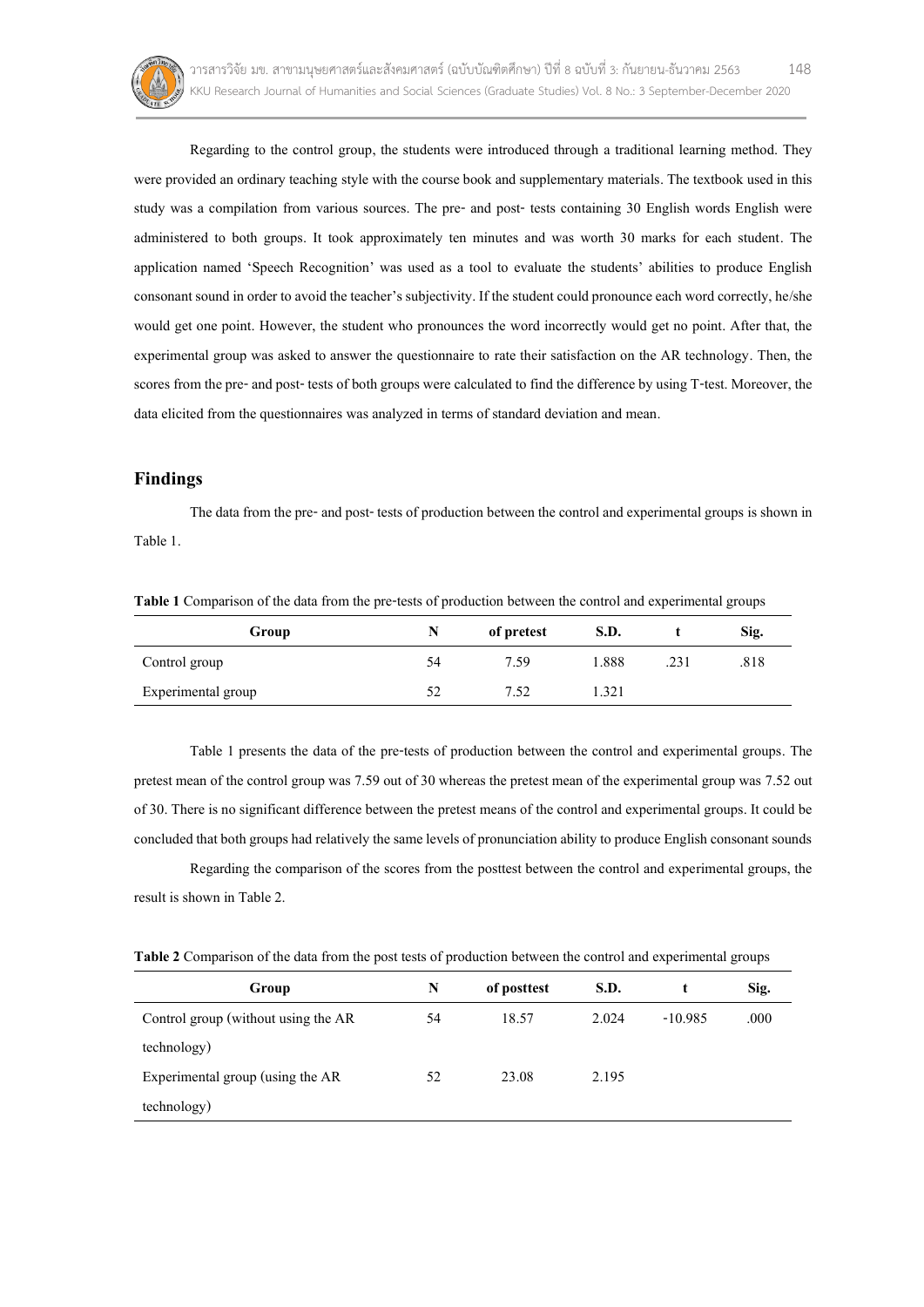

Table 2 presents the data of the post-tests of production between the control and experimental groups. The posttest mean of the control group was 18.57 while the posttest mean of the experimental group was 23.08. The difference between both groups was 4.89. It was evident that the posttest mean of the experimental group was higher than the posttest mean of the control group. It could be concluded that using the AR technology could significantly enhance the students' pronunciation abilities.

As the questionnaires were conducted to measure the students' satisfaction with the use of AR technology to produce English consonant sounds, the result is illustrated in Table 3.

| Satisfaction |                                                                    | Mean | Level of       |  |
|--------------|--------------------------------------------------------------------|------|----------------|--|
|              |                                                                    |      | Satisfaction   |  |
| 1.           | The AR technology helps students to better understand the          | 4.56 | highest        |  |
|              | contents.                                                          |      |                |  |
| 2.           | The AR technology helps students to be active.                     | 4.72 | highest        |  |
| 3.           | The AR technology makes the classroom atmosphere to be more        | 4.95 | highest        |  |
|              | fun.                                                               |      |                |  |
| 4.           | The AR technology makes the class content more interactive.        | 4.53 | highest        |  |
| 5.           | The AR technology can increase the students' motivation in         | 4.50 | highest        |  |
|              | learning English.                                                  |      |                |  |
| 6.           | The AR technology helps students more engaged in class.            | 4.45 | high           |  |
| 7.           | The AR technology helps students to become a fast learner.         | 4.35 | high           |  |
| 8.           | The AR technology stimulates the students' curiosity.              | 4.65 | highest        |  |
| 9.           | The AR technology makes the lessons more interesting and           | 4.65 | highest        |  |
|              | entertaining.                                                      |      |                |  |
|              | 10. The AR technology saves time for students to spend on their    | 4.42 | high           |  |
|              | learning process.                                                  |      |                |  |
|              | 11. The AR technology reduces language barrier because it presents | 4.50 | highest        |  |
|              | the contents in the form of animation which is an easiest way to   |      |                |  |
|              | perceive.                                                          |      |                |  |
|              | 12. The AR technology increases student participation in class.    | 4.65 | highest        |  |
|              | 13. The AR technology improves and increases the students' memory. | 4.65 | highest        |  |
|              | <b>Overall satisfaction</b>                                        | 4.58 | very satisfied |  |

**Table 3** The students' satisfaction towards the AR technology

Table 3 shows the level of the students' satisfaction with the use of AR technology. From the table, it is obvious that the overall satisfaction of the students was at the highest level (4.58).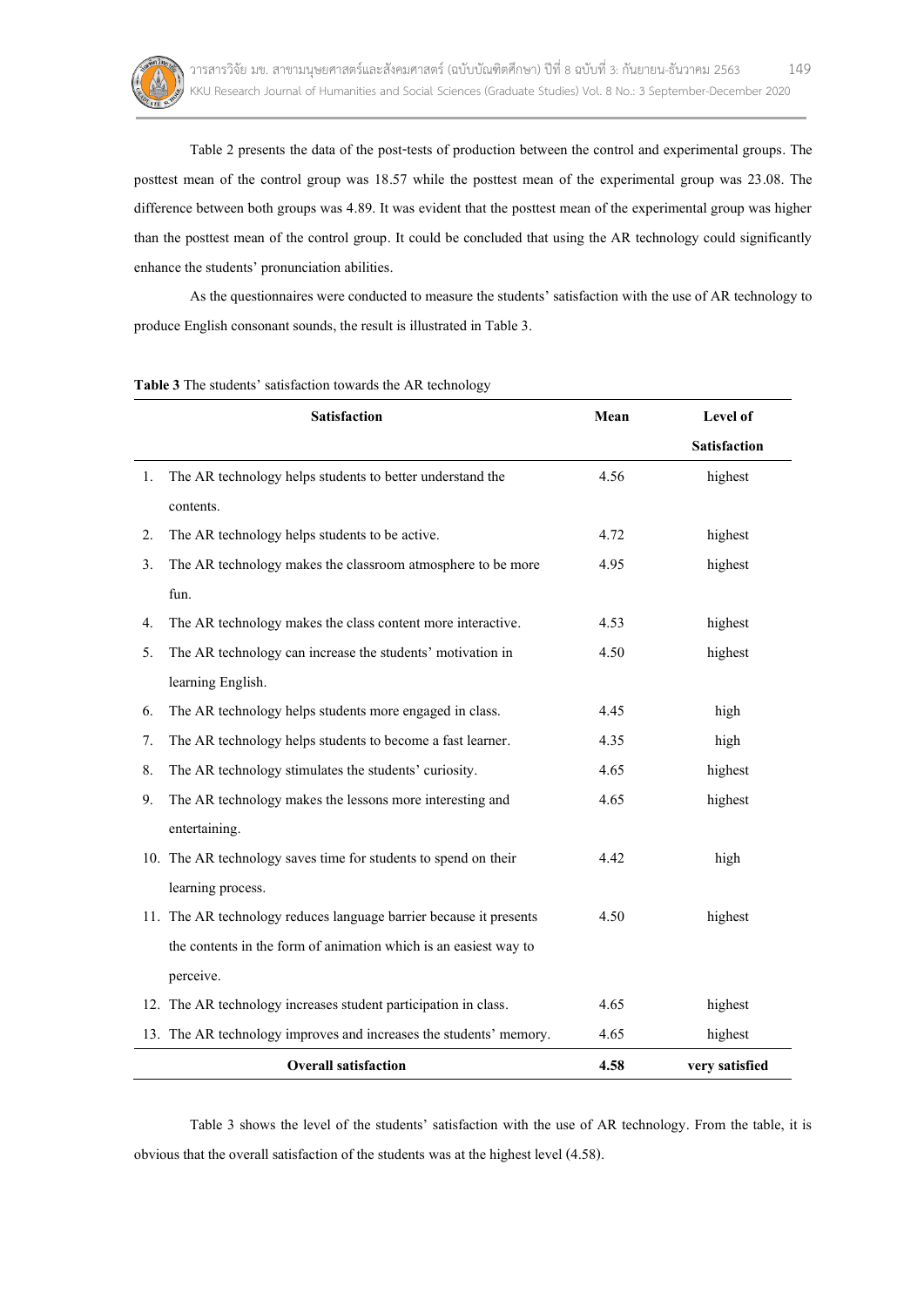

# **Conclusion and Discussion**

This study investigated the effectiveness of the AR technology to develop the students' ability to produce English consonant sounds and explored the students' satisfaction with the use of AR technology in the Thai classroom context. The results revealed that the posttest mean of the experimental group was higher than that of the control group after the implementation of the AR technology. This finding confirmed the study of Ekrem Solak and Recep Cakir [31], revealing that participants from the experimental group achieved higher scores than participants in the control group and they also performed better in recalling the learnt information. In other words, the use of AR applications makes a positive contribution to enhance the students' pronunciation abilities. It is in line with Gün [32] that AR technology is amusing, remarkable and helped to facilitate learning and to visualize the abstract concepts in mind. Moreover, the finding of this study was consistent with the results of the previous studies  $[21, 33-34]$ . For example, Lui  $[35]$  used the AR technology to help Japanese elementary school students to improve their English proficiency. At the end of the implementation, the AR technology made a positive impact on student performances. Similarly, Barreira et al [33] implemented the AR technology in an English course. The research revealed that the group taught with AR technology performed better than those in the control group. As AR technology is a mixture of the virtual reality with a real life, it plays an important role in educational area. With the outstanding innovation in digital technology, AR makes teaching and learning process more productive and offers avariety of learning environment.

The benefits of AR technology help the students to boost their understanding and to introduce new opportunities for learning English. With the key role of new technology, the experimental group expressed their satisfaction at a high level. This is in line with the previous studies. Sumodio & Rambli [30] stated that AR technology was an effective tool that activates the students' motivation, provided them more enjoyable learning atmosphere and increased the interaction among learners, making the learning process more active, effective and meaningful. Besides, it provides flexibility to learners, and boosts creative thinking skills, interpretation and problem-solving abilities [36]. With these advantages, the AR technology therefore becomes a powerful tool to expand the students' perspectives in learning languages.

However, the results of the present study are limited to the groups of first-year students in learning to produce English consonant sounds. As an implication for the further study, a course syllabus can be designed by using the AR technology with the other fields of language learning such as teaching grammar, vocabulary, reading, and writing.

## **References**

- 1. Ketkumbonk A. Thai Students' Recognition and Production of English Final Consonant Sounds. School of Liberal Arts: King Mongkut University Technologyof Thonburi;2015.
- 2. Poursoshein Gilakjani A. A Study of Factors Affecting EFL Learners' English Pronunciation Learning and the Strategies for Instruction. International Journal of Humanities and Social Science, 2012; 2(3), 119-128.
- 3. Fitz-Gibbon, carol Taylor, Lyons Morris, Lynn, jiauth. How to design a program evaluation. Newbury Park: Sagh;1987.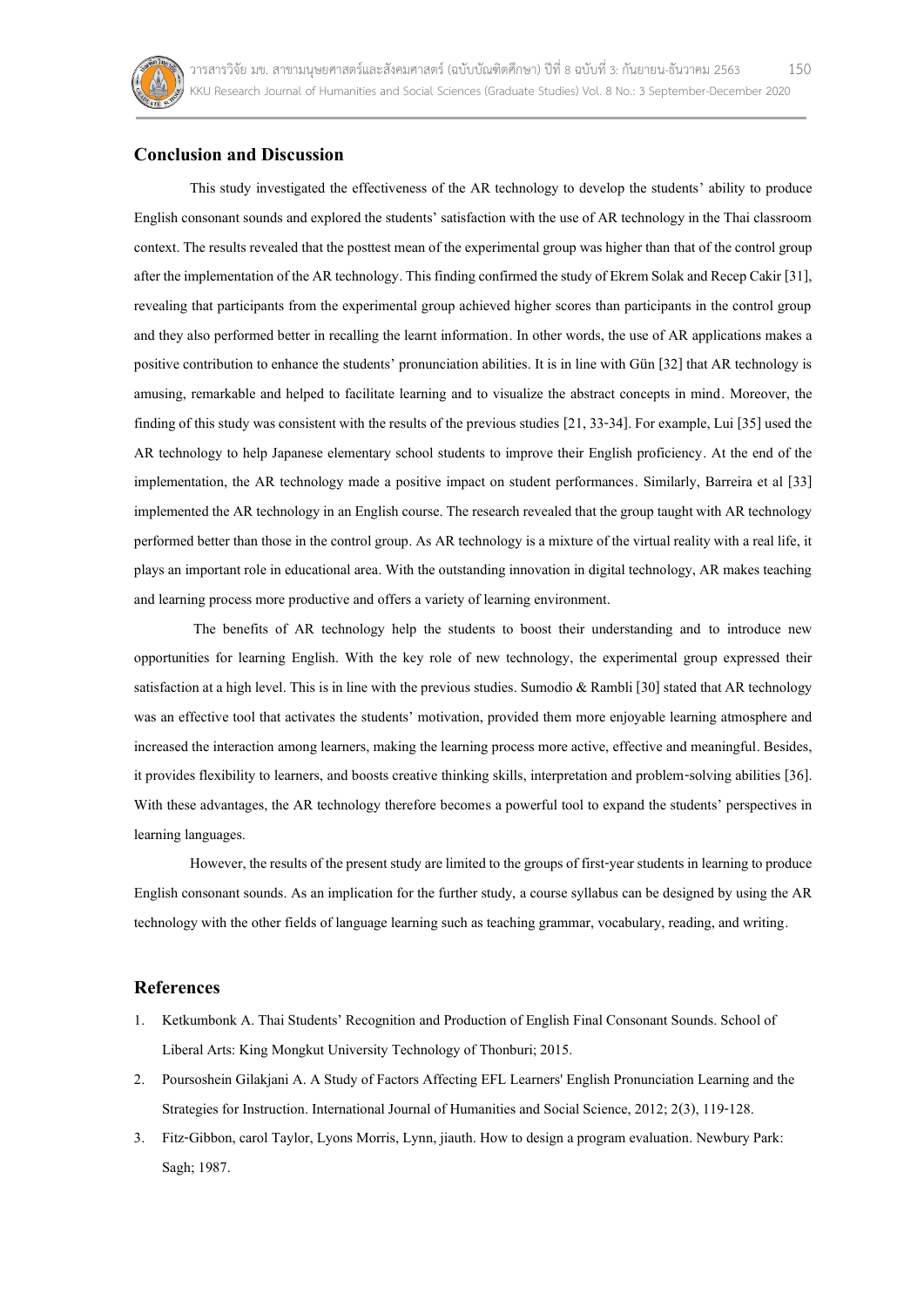- 4. Narksompong J. A Study of Thai Phonological Features that Cause Pronunciation Problems for Thai People. Bangkok: Thammasat University; 2007.
- 5. Patthamawadee N, Bhornsawan I. English consonant pronunciation problems of EFL students: A survey of EFL students at Mae Fah Luang University. Paper presented at the 6th Burapha University International Conference, Chon Buri, Thailand.Narksompong; 2017.
- 6. Sripathum N. English-Teaching Problems and Thai Teachers' Professional Development Needs, Canadian Center of Science and Education; 2013.
- 7. Willis D, Willis J. Task-based language learning. In R. Carter & D. Nunan (Eds.), The Cambridge to teaching of speakers of other languages (pp. 173-79). Cambridge: Cambridge University Press.Kanoksilpatham; 2001.
- 8. Kanoksilpatham B. Pronunciation in Action. Nakhonpathom: Silpakorn University Press; 2013.
- 9. Bowman M. A contrastive analysis of English and Thai and its practical application for teaching English pronunciation. The English Teacher. 2000; 4 (1) 40-53.
- 10. Ronakiat N. A Textbook of Sounds, Sound Systems and Accents in English. Bangkok: Thammasat University Press;2002.
- 11. Arya T. Reduced forms and liaisons in the teaching of English to Thai learners. PASAA. 2003; 34: 30-43.
- 12. Tuaycharoen P. A reflection of Thai English. Journal of Language and Linguistics. 2003; 21 (2) 47-65.
- 13. Kanokpermpoon M. English fricatives: A problematic area of Thai students' pronunciation. Cultural Approach. 2004; 4 (7) 61-76.
- 14. Vongsripeng S. Applies augmented reality techniques to use to teach Thai alphabet lessons. Master of Science Thesis, King Monkut's University of Technology North Bangkok; 2011.
- 15. Tubphea P. The development of the augmented reality for multimedia package about the structure and functioning of the heart. Master of Education These, Naresuan University; 2012.
- 16. Jara C. A document of augmented reality (AR) and bi-lingual fable using group process to enhance and speaking ability of kindergarten students. Master of Education Thesis, King Monkut's University of Technology Thonburi; 2013.
- 17. Noulcharean P. The development of learning media with augmented reality technology by using mnemonic to promote reading the spelling section for students grade 2. King Mongkut's University of Technology Thonburi, Bangkok. Thailand; 2013.
- 18. Pariyawatid P, Napapongs W. Effecting Augmented Reality Code of Chinese Vocabularies Lesson for Grade 3 Students at Tessaban 2 Wattaninarasamosorn. Academic Services Journal, Prince of Songkla University, 2016; 27(1), 9-17.
- 19. Caudell T P, Mizell D W. Augmented reality: an application of head-up display technology to manual manufacturing processes, Proc.of Hawiian International Conference on System Sciences; 1992.
- 20. Delello J A. Insights from pre-service teachers using science-based augmented reality. J. Comput. Educ. 2014; 1(4), 295-311.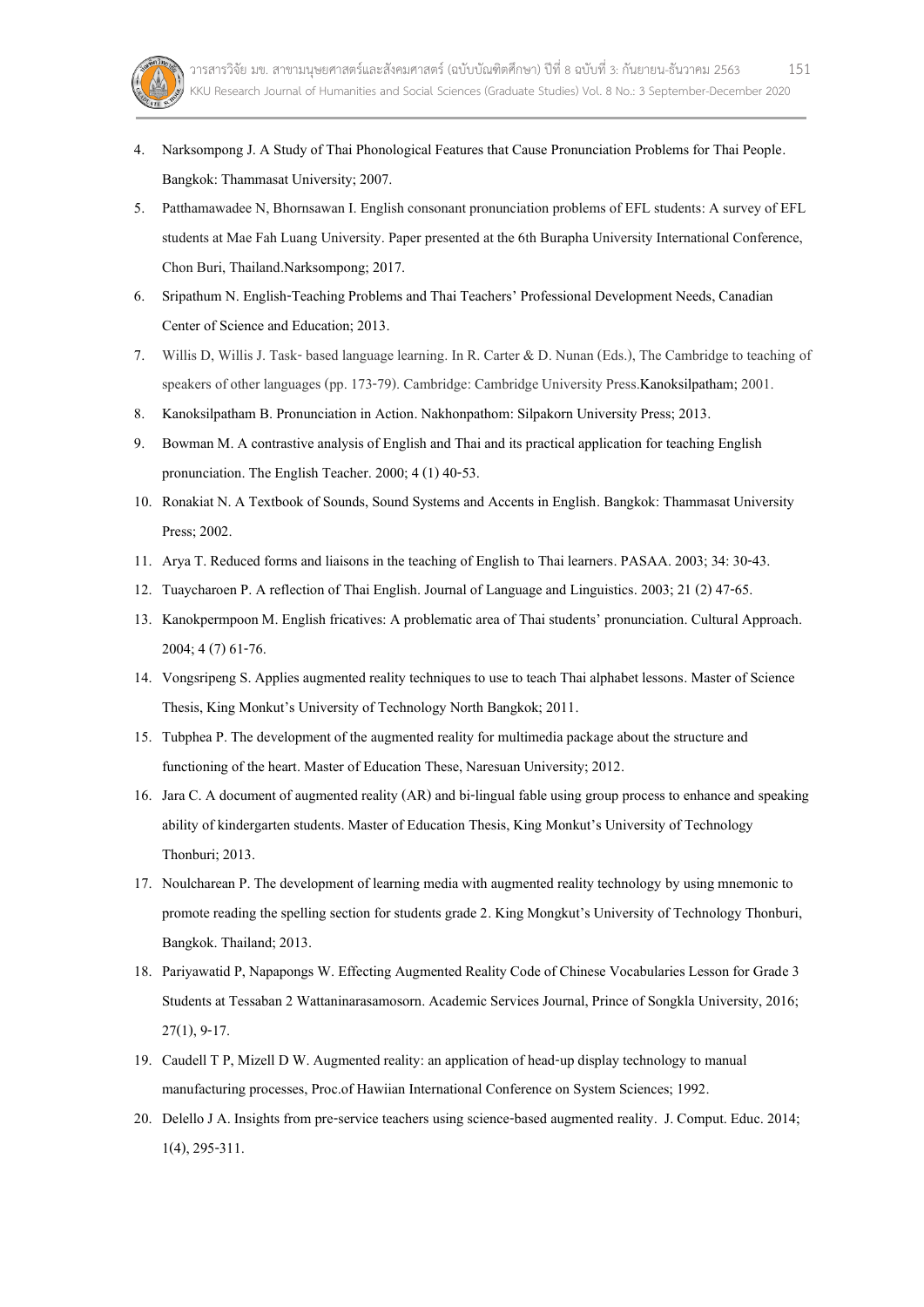

- 21. Pérez-López D, Contero M. Delivering educational multimedia contents through an augmented reality application: A case study on its impact on knowledge acquisition and retention. TOJET: The Turkish Online Journal of Educational Technology, 2013;12(4), 19-28
- 22. Shelton B E, Hedley N R. Using Augmented Reality for Teaching Earth-Sun Relationships to Undergraduate Geography Students. The 1st IEEE International Augmented Reality Toolkit Workshop, Darmstadt, 29 September 2002, 8 p; 2002.
- 23. Sirakaya M. Use of augmented reality in applied training: Motherboard assembly. Journal of Kirsehir Education Faculty. 2016; 17(3), 301–316.
- 24. Tan T H, Lui T Y. The Mobile-based Interactive Learning Environment (MOBILE) and a case study for assisting elementary school English learning. In C. Kinsuk, K. Looi, E. Sutinen, D. Sampson, I. Aedo, L. Uden, & E. Kähköhnen (Eds.), Proceedings of the 4th IEEE Conference on Advanced Learning Technologies (pp. 530– 534). Los Alamitos, CA: IEEE Computer Society; 2004.
- 25. Tomi A B, Rambli D R A. An Interactive Mobile Augmented Reality Magical Playbook: Learning Number with the Thirsty Crow. Procedia Computer Science. 2013; 25(0), 123-130.
- 26. Wojciechowski R, Cellary W. Evaluation of learners' attitude toward learning in ARIES augmented reality environments. Computers & Education. 2013; 68, 570– 585.
- 27. Kruatrachue F. Thai and English: A comparative study of Phonology for pedagogical applications (Doctoral dissertation), Department of Language: Indiana University; 1960.
- 28. Rizov T, Rizova E. Augmented Reality As a Teaching Tool in Higher Education. International Journalof Cognitive Research in Science, Engineering and Education, 2015; 3(1), 7-16.
- 29. Kruatrachue F. Thai and English: A comparative study of Phonology for pedagogical applications (Doctoral dissertation), Department of Language: Indiana University; 1960.
- 30. Sumadio D D, Rambli D R A. Preliminary evaluation on user acceptance of the augmented reality use for education. Second International Conference on Computer Engineering and Applications. 2010; 2, 461-465.
- 31. Ekrem So, Recep C. Investigating the role of Augmented Reality technology in the language Classroom. Croatian Journal of Education. 18(4), 1067-1085; 2015.
- 32. Gün E. Effects of Augmented Reality Applications on Students' Spatial Abilities. Gazi University: Ankara Turkey; 2014.
- 33. Barreira J, Bessa M, Pereira L C, Adão T, Peres E, Magalhães L. MOW: Augmented Reality game to learn words in different languages: Case study: Learning English names of animals in elementary school. In Information Systems and Technologies (CISTI), 2012 7th Iberian Conference on Information Systems and Technologies. 2012; 1-6. Madrid: IEEE.
- 34. Silva M, Roberto R, Teichrieb V. Evaluating an educational system based on projective augmented reality. Anais do Simpósio Brasileiro de Informática na Educação, 2013; 24(1), 214-223.
- 35. Liu T Y. A Context-Aware Ubiquitous Learning Environment for Language Listening and Speaking. Journal of Computer Assisted Learning. 2009;25(6), 515-527.